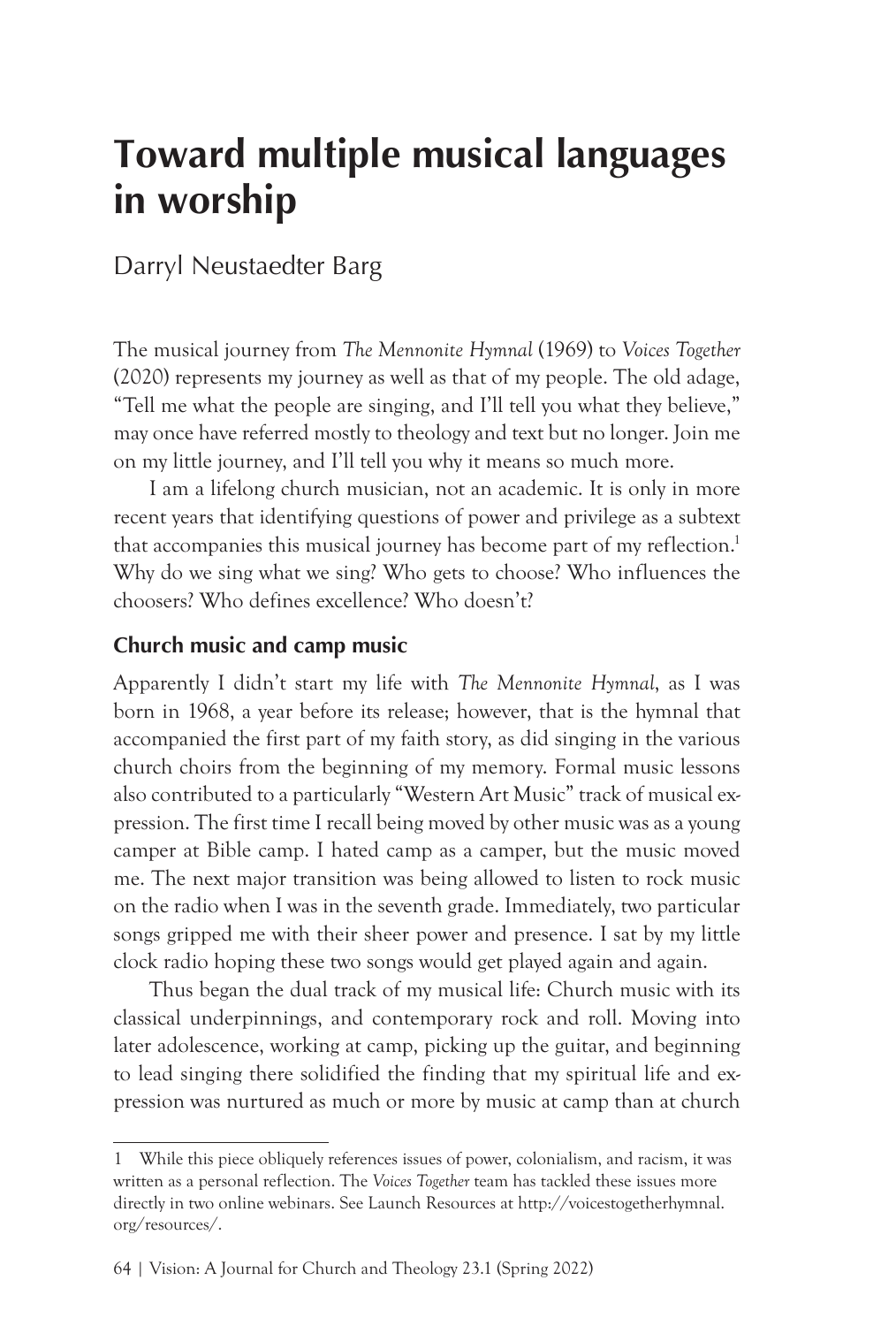proper. Further, my abilities and progression as an accompanist of music on the guitar was influenced by what I was hearing on the radio. There was no leading from guitar at church.

It was abundantly clear in those days that my "camp music" wasn't really welcome at church. I quickly bumped against assumptions and structures that made it clear that the camp music should stay at camp. I only learned later how traditional the church of my upbringing was. We only sang "proper" hymnody. The catchy gospel songs introduced to our church in the Anhang (appendix, or directly "the section that hangs at the end") of the 1945 German Mennonite Hymnal were termed "Hups Lieder" (roughly translated "jumpy songs") by many in the congregation. In the transition to English worship and *The Mennonite Hymnal* (1969), the Gospel Songs section was decisively avoided.

### **Heart songs**

**ANNANNANNANNANNAN** 

Early in the process of creating *Voices Together* we settled on the concept of the "heart song" as a means by which to honor the songs that have a special place in people's faith journeys. "Favorite song" didn't seem to get to

**Early in the process of creating Voices Together we settled on the concept of the "heart song" as a means by which to honor the songs that have a special place in people's faith journeys.**

the depth of the matter. The Heart Song Survey was an invaluable source of data and inspiration as we slowly gathered together the music that would become *Voices Together.*

How do songs become heart songs? We've long known that music has a special way of taking a text to a deeper place. One of our hymnal creating forebears reminded us that, while text is critical, we needed to ensure the music works, or the song will never find its place in the hearts of its singers. The musical el-

ements of tune, harmony, and rhythm combine with text attributes to create what might be a fine song; however, once the song is adequately known, context or community and the Holy Spirit make it a heart song. A holy mystery—or is it?

I've often queried the hymnological giants in my life about what the context was in which "Praise God" (Dedication Anthem; *Voices Together*, 70; *Mennonite Hymnal*, 606) could flourish and become a heart song. There is general agreement that Mennonite Church and General Con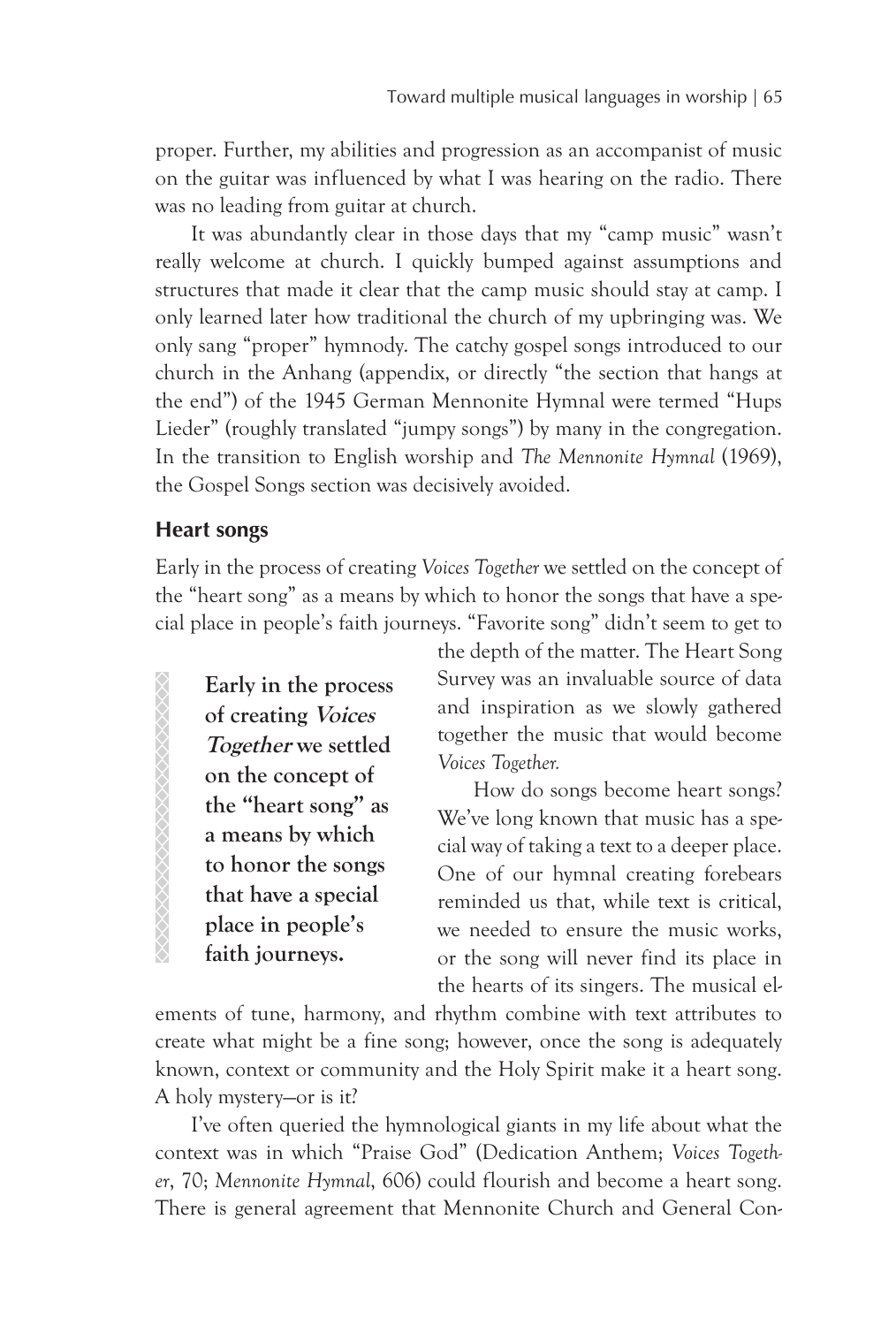ference Mennonites of the mid-twentieth century worked hard at singing together well. In the United States, the singing schools and, in Canada, the "Saengerfests" (Singing Festivals) were crucial to the musical, spiritual, and social fabric of our people. When "Praise God" was introduced in 1969, "the people were ready," George Wiebe once said to me. Apparently this is also combined with the more somber nature of the music we had been singing. This joy-filled, slightly more challenging anthem gave an opening to an experience and expression that was quite new for many. Combine that with repetition and its use at all sorts of community events when a joyful expression to God was called for, and you have what we have: a widely beloved heart song.

If even some of this is the recipe for a heart song, then what happens when young people get together and sing in joyful voice in a setting where the Holy Spirit is invited to move in what might be considered a new musical language? Simply, new heart songs that probably don't sound much like "Praise God" or anything else in *The Mennonite Hymnal*.

## **Music as language**

The idea of music operating like language is not new, but it has become, to me, a helpful way to talk about shifting musical landscapes and the tensions that have surrounded these shifts. My sister studied in the Suzuki Method, and I remember seeing a Suzuki video from the 1950s of very young children with reel-to-reel tape recorders a third the height of their bodies, worn like backpacks as they were out in the playground playing.<sup>2</sup> By my sister's time, it was vinyl records on incessant repetition in our house. By all accounts, it worked in our home: my sister is a brilliant violinist and musician. I think it also worked for me, as I immersed myself in the unique rhythm guitar gifts of Pete Townshend of The Who, Alex Lifeson of RUSH, and eventually many others. *Brilliance* may not be the operable word, but I think I became formed in a musical language by a different set of skilled musicians.

<sup>2</sup> The Suzuki Association of the Americas describes the Suzuki Method this way: "More than fifty years ago, Japanese violinist Shinichi Suzuki realized the implications of the fact that children the world over learn to speak their native language with ease. He began to apply the basic principles of language acquisition to the learning of music, and called his method the mother-tongue approach." See https://suzukiassociation.org/ about/suzuki-method/.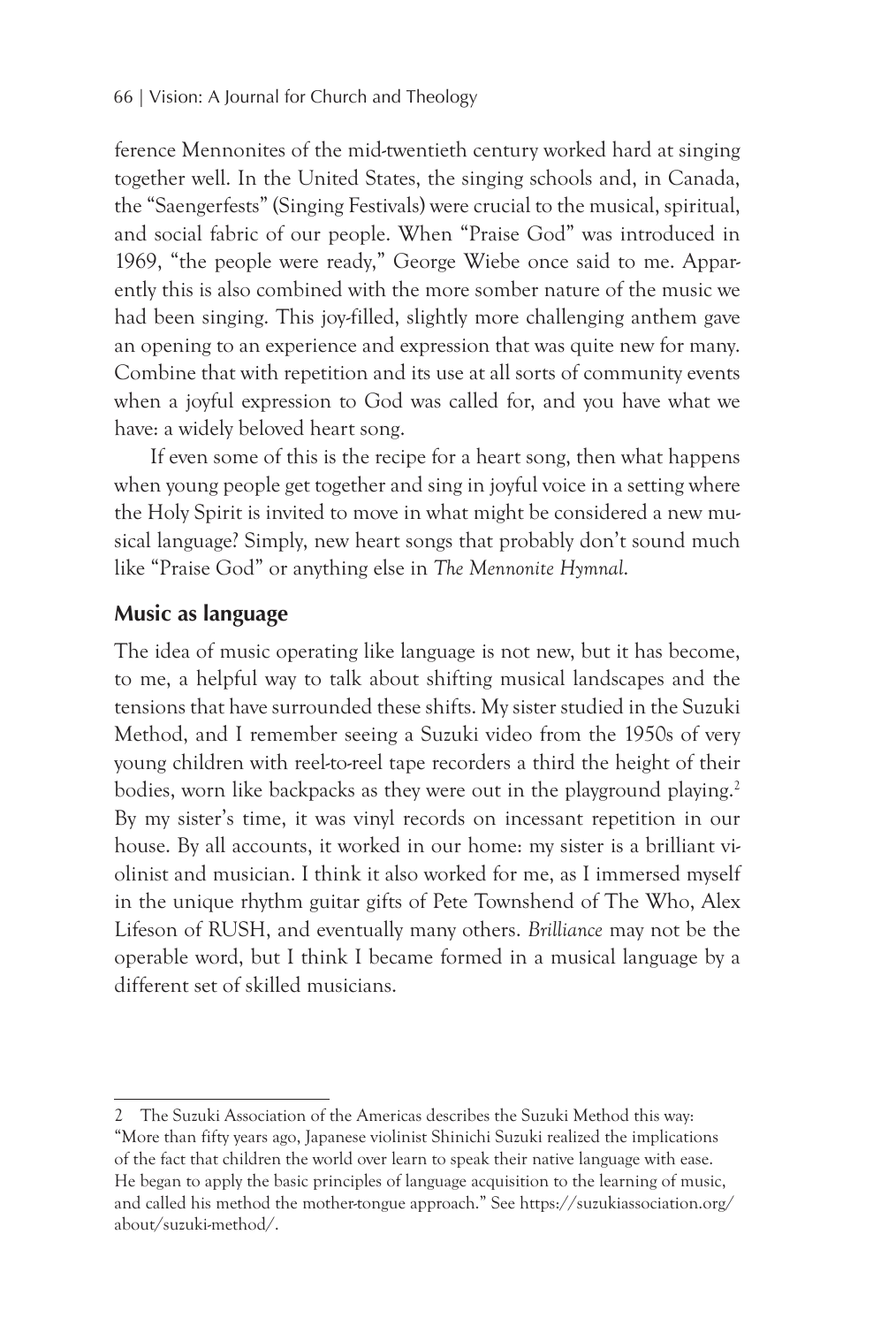Daniel J. Levitin's *This Is Your Brain on Music* was another formative stop in my understanding of the role of music in worship.<sup>3</sup> We all recognize that music is powerful and complex, but now the neuroscientists can prove it. Levitin's book is designed to be an accessible read on how

**We can become deeply familiar with certain styles or genres of music to the exclusion of others. Musical genres are different enough that they operate as different languages.** 

XXXXXXXXXXXXXXXXX

our brains respond to music. My learning was that, indeed, music operates expansively in our brains, but more crucially, we can become deeply familiar with certain styles or genres of music to the exclusion of others. Musical genres are different enough that they operate as different languages. For example, we now know that the part of the brain where rhythm operates is understood to be quite primal. If you grew up with the emphasis to be on the first and third

beats of the bar (as in much Western Art Music), and you hear something where that is flipped to second and fourth, where the backbeat of rock and roll lives, you may experience a visceral, negative response.

What then, if you speak one musical language and I speak another? What are the words by which my language is described? That depends on who has the authority to do the describing. Do you say my language is harsh and ignorant and not worthy of use in worshiping God? No, you acknowledge you don't understand it. Do you belittle it among your peers and disempower its expression? No, we understand this to be racist, colonial behavior. It's not that long ago when this was precisely how the music I participated in was treated. Among other things, it was based on the assumption that this was simply a poorer version of the same language, a position that I likely accepted for a long time. Perhaps my music didn't belong in church as a poorer expression of music in general.

Further depths in this framework are available. Levitin suggests that a notable level of Dopamine (the chemical that produces pleasure when released by our system) is released when we hear something familiar but with a small element of uniqueness or surprise. In the context of language, we appreciate all the fine things a depth of native language learning gives us: nuance, sarcasm, various forms of humor based in puns or

<sup>3</sup> Daniel J. Levitin, *This Is Your Brain on Music: Understanding a Human Obsession* (London: Grove/Atlantic, 2008).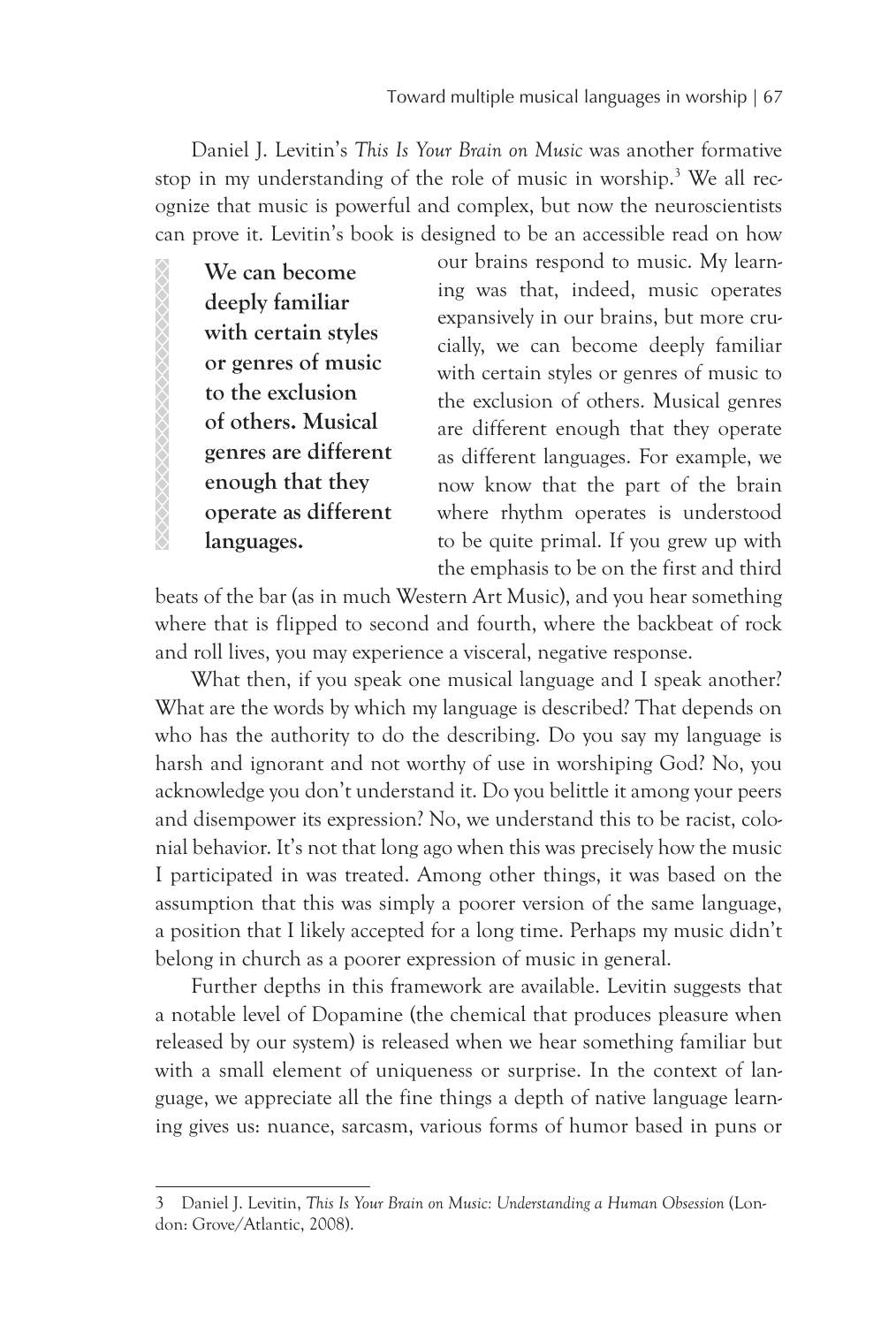unique turns of phrase. Much of this is not available to those for whom this is a second or third language.

This became clearer to me as my children began listening to contemporary pop and rap circa 2005 and on. I made fun of this music and belittled it, until I started trying to appreciate it and eventually create it. All the audio production tools I was comfortable with did not give me what I needed to create a proper groove or beat. Nothing in my musical stud-

**We can learn multiple musical languages, but it takes work. And, while we need not like all musical languages, we should approach them all with humility, curiosity, and hospitality.** 

ies at my Mennonite University gave me any help either. I still can't make beats that I would play for anyone, but I have begun to appreciate some of the masters like Timbaland and Dr. Dre in musical languages that are arguably the most popular and globally widespread today.

We can learn multiple musical languages, but it takes work. And, while we need not like all musical languages, we should approach them all with humility, curiosity, and hospitality. I hold no grudges towards those who had no idea

what to do with different musical languages in the 80s. We were a much more homogeneous collection of Mennonites, many still with roots in semi-isolated rural communities. The hymnal of the day was one of the few musical resources available. I once had a gentleman tell me that he didn't much like my music and my banjo was much too loud. I've never played a banjo, but he didn't know the difference between a banjo and a guitar. This was not an insignificant oversight to a guitar player but represented a complete lack of relevant language.

There are also aspects of music making that have meaning beyond the music and text. There are non-musical signs and symbols that go with our musical languages. At one time, for the keepers of our church's musical language, it was clear that a drum set was a symbol for music that was not appropriate for worshiping God. Now it is a symbol for a different set of people, that the church might have a certain kind of musical openness. Or for a younger generation, it may even represent something old and dated.